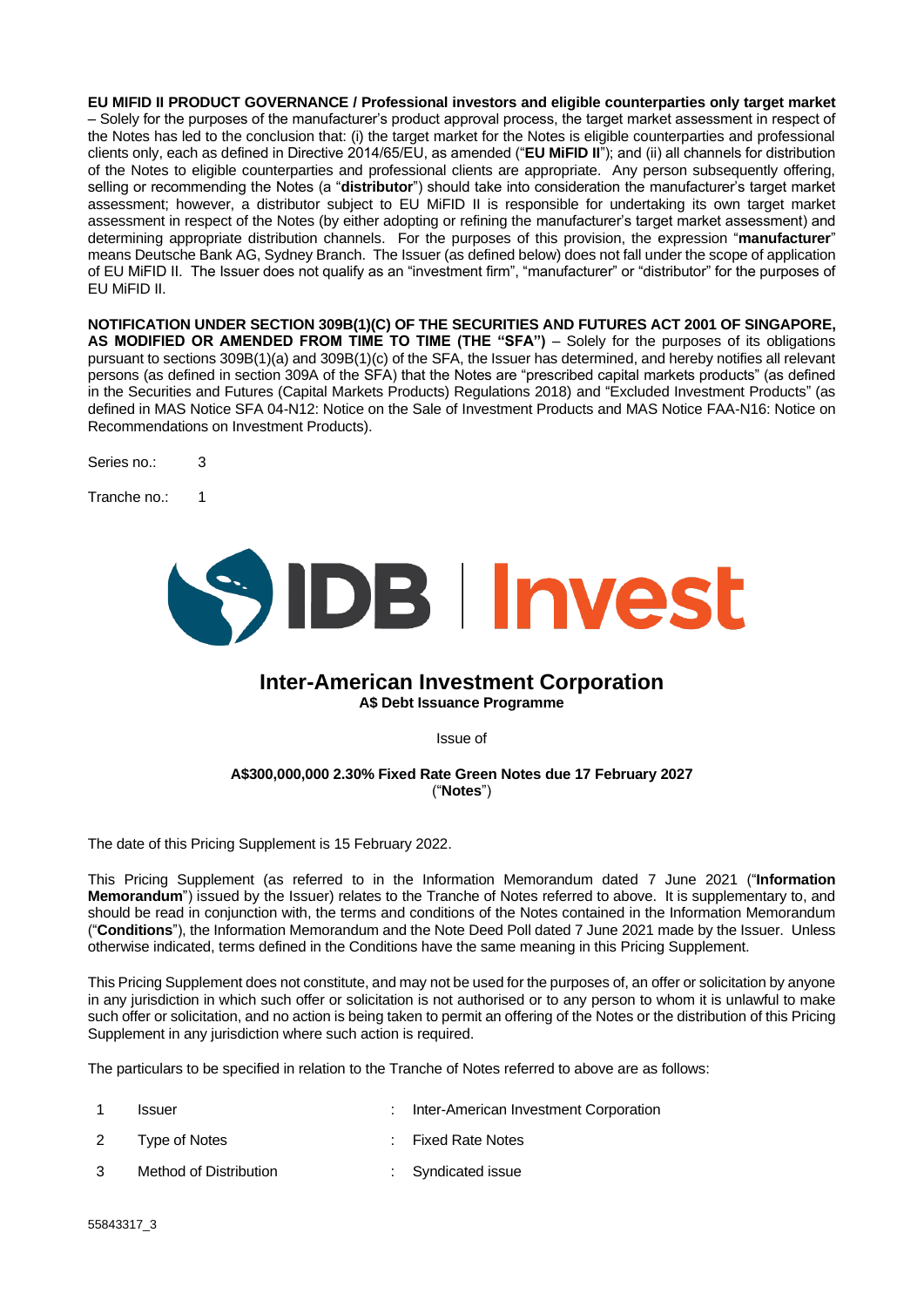| 4  | <b>Joint Lead Managers</b>          |   | Deutsche Bank AG, Sydney Branch (ABN 13 064 165 162)                                                                                                                                                                                                                              |
|----|-------------------------------------|---|-----------------------------------------------------------------------------------------------------------------------------------------------------------------------------------------------------------------------------------------------------------------------------------|
|    |                                     |   | J.P. Morgan Securities Australia Limited (ABN 61 003 245 234)                                                                                                                                                                                                                     |
|    |                                     |   | The Toronto-Dominion Bank                                                                                                                                                                                                                                                         |
| 5  | Dealers                             |   | Deutsche Bank AG, Sydney Branch (ABN 13 064 165 162)                                                                                                                                                                                                                              |
|    |                                     |   | J.P. Morgan Securities Australia Limited (ABN 61 003 245 234)                                                                                                                                                                                                                     |
|    |                                     |   | The Toronto-Dominion Bank                                                                                                                                                                                                                                                         |
| 6  | Registrar                           |   | Citigroup Pty Limited (ABN 88 004 325 080)                                                                                                                                                                                                                                        |
| 7  | <b>Issuing and Paying Agent</b>     |   | Citigroup Pty Limited (ABN 88 004 325 080)                                                                                                                                                                                                                                        |
| 8  | <b>Calculation Agent</b>            |   | Citigroup Pty Limited (ABN 88 004 325 080)                                                                                                                                                                                                                                        |
| 9  | If fungible with an existing Series |   | Not Applicable                                                                                                                                                                                                                                                                    |
| 10 | <b>Principal Amount</b>             |   |                                                                                                                                                                                                                                                                                   |
|    | Principal Amount of Tranche         |   | A\$300,000,000                                                                                                                                                                                                                                                                    |
|    | <b>Principal Amount of Series</b>   |   | A\$300,000,000                                                                                                                                                                                                                                                                    |
| 11 | <b>Issue Date</b>                   |   | 17 February 2022                                                                                                                                                                                                                                                                  |
| 12 | <b>Issue Price</b>                  |   | 99.660% of the Principal Amount of Tranche                                                                                                                                                                                                                                        |
| 13 | Currency                            |   | Australian Dollars ("A\$")                                                                                                                                                                                                                                                        |
| 14 | Denomination                        |   | A\$1,000, provided that the aggregate principal amount of the Notes<br>being issued or transferred in Australia is not less than A\$500,000<br>and the offer or invitation does not otherwise require disclosure to<br>investors under Parts 6D.2 or 7.9 of the Corporations Act. |
| 15 | <b>Maturity Date</b>                |   | 17 February 2027                                                                                                                                                                                                                                                                  |
| 16 | Condition 7 (Fixed Rate Notes)      |   | Applicable                                                                                                                                                                                                                                                                        |
|    | <b>Fixed Coupon Amount</b>          |   | A\$11.50 payable semi-annually in arrear per Denomination                                                                                                                                                                                                                         |
|    | <b>Interest Rate</b>                |   | 2.30% per annum                                                                                                                                                                                                                                                                   |
|    | <b>Interest Commencement Date</b>   |   | <b>Issue Date</b>                                                                                                                                                                                                                                                                 |
|    | <b>Interest Payment Dates</b>       |   | 17 February and 17 August in each year, commencing on 17<br>August 2022 up to, and including, the Maturity Date.                                                                                                                                                                  |
|    | <b>Business Day Convention</b>      |   | Following Business Day Convention                                                                                                                                                                                                                                                 |
|    | Day Count Fraction                  |   | <b>RBA Bond Basis</b>                                                                                                                                                                                                                                                             |
| 17 | Condition 8 (Floating Rate Notes)   |   | Not Applicable                                                                                                                                                                                                                                                                    |
| 18 | Condition 10.2 (Noteholder put)     | ÷ | Not Applicable                                                                                                                                                                                                                                                                    |
| 19 | Condition 10.3 (Issuer call)        |   | Not Applicable                                                                                                                                                                                                                                                                    |
| 20 | <b>Additional Conditions</b>        |   | Not Applicable                                                                                                                                                                                                                                                                    |
| 21 | <b>Clearing Systems</b>             |   | Austraclear System                                                                                                                                                                                                                                                                |
|    |                                     |   | Interests in the Notes may also be traded through Euroclear and<br>Clearstream, Luxembourg as described on page 6 of the<br>Information Memorandum                                                                                                                                |
| 22 | <b>ISIN</b>                         |   | AU3CB0286557                                                                                                                                                                                                                                                                      |